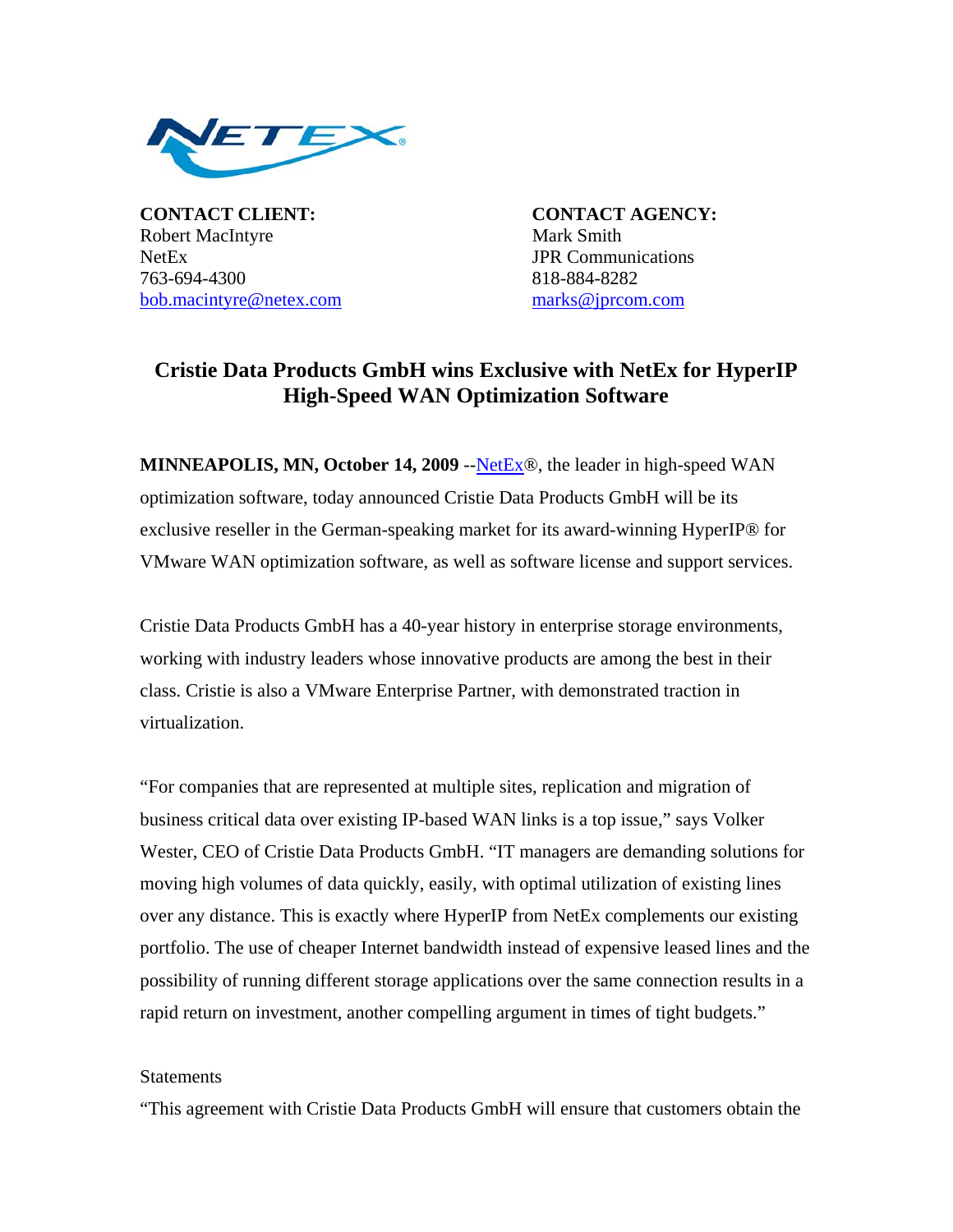best possible support in the design, testing and implementation of business continuity, data recovery and data migration solutions over IP WANs," said John Mayo, International Channel Manager, NetEx. "Cristie is an ideal partner to strengthen our visibility in the German-speaking area, a region so important to us where there has been a need for scalable, disaster recovery and optimized replication to meet relevant legal requirements."

HyperIP is award-winning disaster recovery WAN optimization software solution for backup, recovery and data replication applications. NetEx recently released HyperIP for VMware, WAN optimization software that enhances replication application performance for virtualized infrastructures. HyperIP for VMware supports data transfer rates from 1.5 Mb/s to 800 Mb/s, which provides growth and scalability for customers without the need to replace hardware. The software is available to qualified resellers, customers and prospects for proof of concept trials and can be downloaded free of charge from the NetEx website at: http://www.netex.com/products/hyperip or http://www.hyperip.de/ in German-speaking regions.

## **About NetEx**

Formed in 1999 as a spin-off of Storage Technology Corporation (StorageTek®), privately-held NetEx is providing the world's fastest WAN optimization software in the industry, along with guaranteed data delivery, for over 20 years to more than 100 of the world's largest and most sophisticated organizations, including some of the most prestigious providers of financial, transportation and telecommunications services and government entities. Customers include BP, Telstra, NTT, Verizon, BellSouth, Qwest, Royal Bank of Scotland Group, LloydsTSB, NDC Health, IRS, American, Northwest, United Airlines and Kellogg. As a VMware Technology Alliance Partner, NetEx's HyperIP WAN optimizer software has demonstrated impressive performance numbers for supercharging VMware applications worldwide. For more information about NetEx, NetEx/IP or HyperIP, visit www.netex.com or call +1-763-694-4300.

## **About Cristie Data Products GmbH**